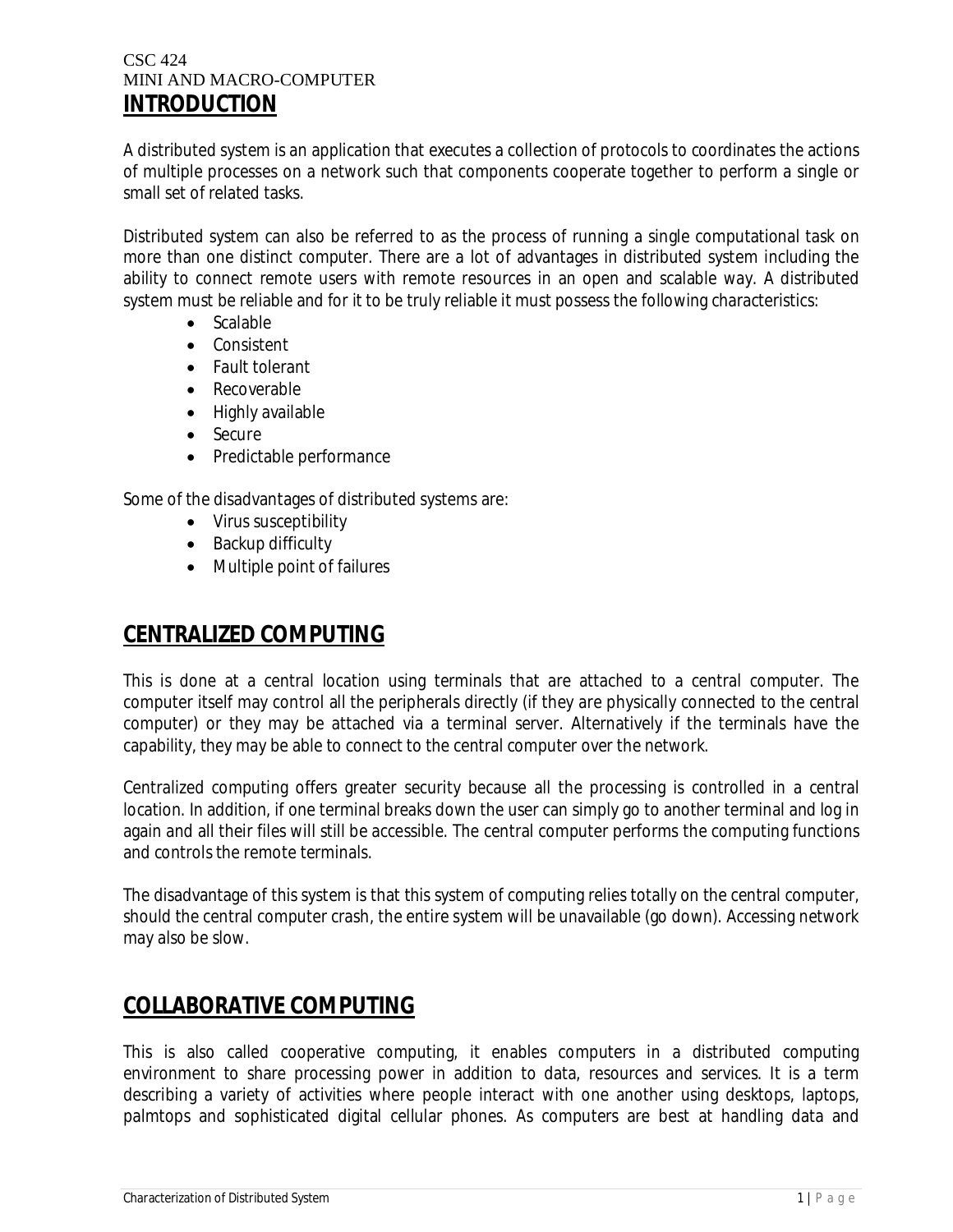CSC 424

MINI AND MACRO-COMPUTER

representing information, person-to-person communication is enriched by an ability to share, modify or collaboratively create data and information.

Collaborative computing is extremely fast, it enables complete documentation, it can also be used as an application development interface and it allows multiple users.

## **ADVANTAGES OF DISTRIBUTED SYSTEMS OVER CENTRALIZED SYSTEMS**

- 1. **RELIABILITY**: If one machine crashes, the system as a whole can still survive.
- 2. **SPEED**: A distributed system may have more total computing power than a mainframe
- 3. **OPEN SYSTEM**: Since it is an open system it is always ready to communicate with other systems. An open system that scales has an advantage over a perfectly closed and self-contained system.
- 4. **ECONOMIC**: Collection of microprocessors offers a better price or performance than mainframes.
- 5. **INCREMENTAL GROWTH**: Computing power can be added in small increments.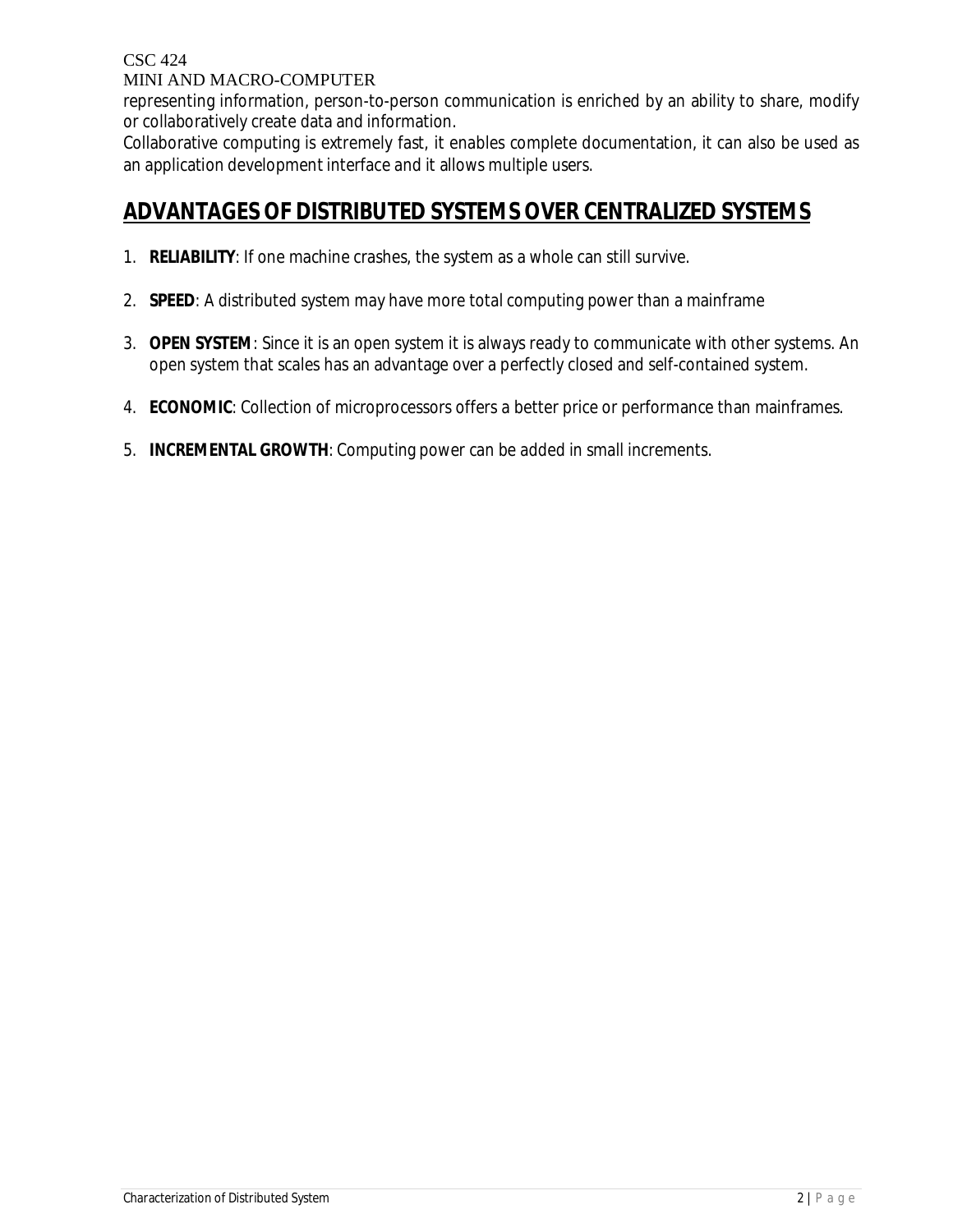#### CSC 424 MINI AND MACRO-COMPUTER **DISTRIBUTED DATABASE**

A Distributed Database is a database that is stored in more than one physical location. Parts (Partition d/b) or copies (Replication d/b) are physically stored in one location and other parts or copies are stored and maintained in other locations.

Distributed Database can be implemented in four main ways:

**Partitioned Database:** A partition is a division of a logical database or its constituting elements into distinct independent parts. Database partitioning is normally done for manageability, performance or availability reasons. Each partition may be spread over multiple nodes, and users at the node can perform local transactions on the partition. This increases performance for sites that have regular transactions involving certain views of data, while maintaining availability and security. The partitioning can be done by either building separate smaller databases (each with its own tables, indices, and transaction logs), or by splitting selected elements.

**Duplicate Database:** The duplicate database can be either identical to the original database or contain only a subset of the original table-spaces. A duplicate database is a copy of the target database that you can run independently for a variety of purposes. A duplicate database cannot be updated continually or periodically by using archived logs from the primary database and does not support recovery and failover options.

**Central Index Distributed Database:** The central database contains only an index of entries. The actual records are held at the remote site. A query to the central database will locate where the record is held. This system is used by very large databases.

**Network Distributed Database:** A distributed database is a database in which storage devices are not all attached to a common CPU. It may be stored in multiple computers located in the same physical location, or may be dispersed over a network of interconnected computers. Collections of data (e.g. in a database) can be distributed across multiple physical locations. A distributed database can reside on network servers on the Internet, on corporate intranets or extranets, or on other company networks.

## **Advantages of Distributed system**

- **Data sharing:** Allow many users to access to a common database
- **Resource sharing**: Allow expensive peripherals like colour printers
- **Communication**: Enhance human-to-human communication e.g. email, chat e.t.c.

### **Disadvantages of Distributed System**

- **Flexibility:** Spread the workload over the available machines
- **Software:** Difficult to develop software for distributed systems
- **Network:** Saturation, loss transmissions
- **Security:** Easy access also applies to secret data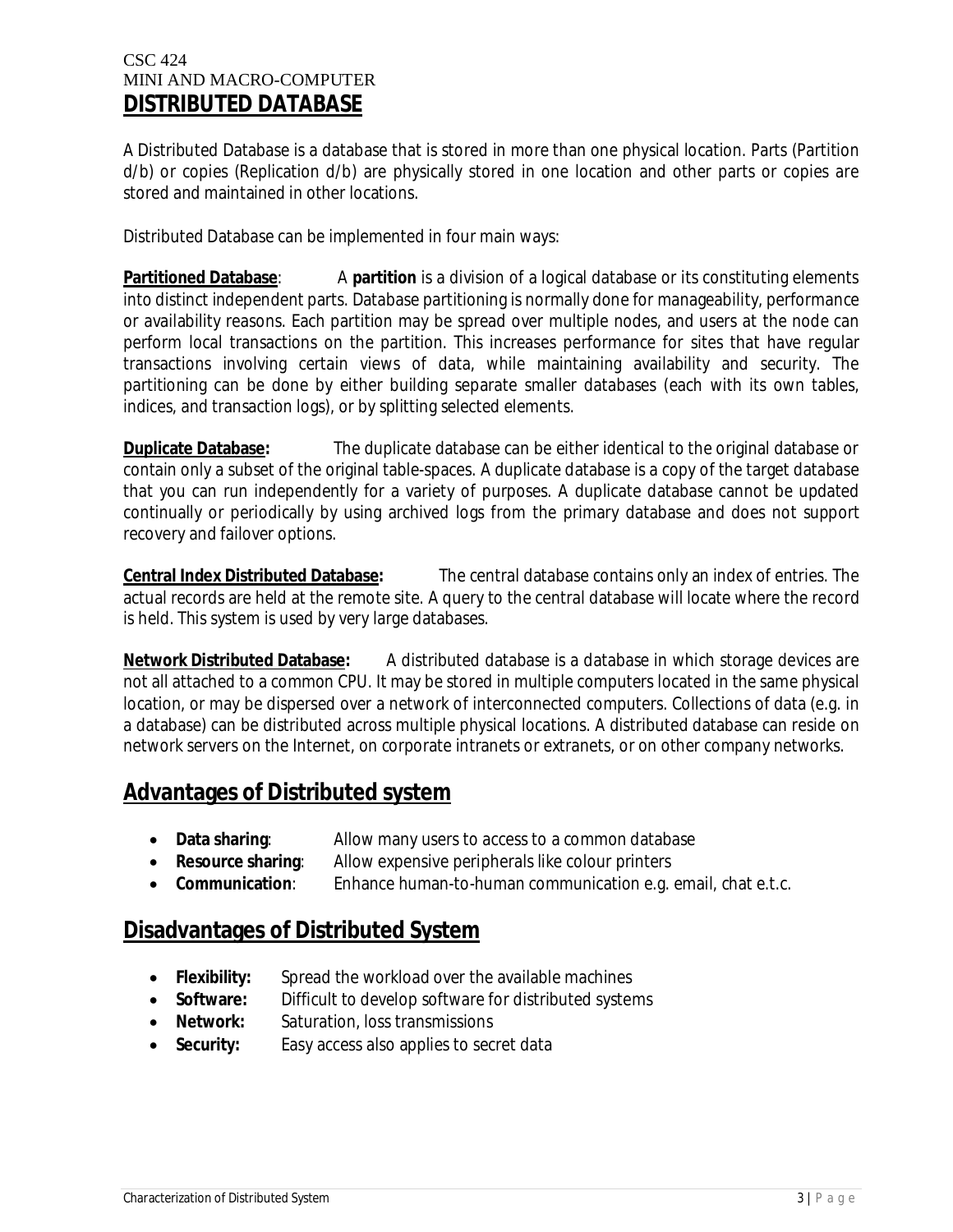# **EXAMPLES OF DISTRIBUTED SYSTEMS**

**INTERNET**: It is interconnected collection of computer network of many different types like WAN, MAN, LAN e.t.c.

#### **Design Issues**

- The design issue of the internet communication mechanism is a major technical achievement that enables programs running anywhere to address message program anywhere else.
- The internet is a large distributed system that enables users wherever they are to make use of service such as WWW, email and file transfer. This set of services is open ended as it can be extended by the addition of server computer and new type of service.

**INTRANET:** An intranet is a portion of the internet that is separately administered and has boundary that can be configured to enforce the local security policies. It is composed of several local area network linked by back bone connection. The intranet is connected to the internet via a router, which allows the user inside the intranet to access the services elsewhere such as web or email. It also allows the user in other internet to access the services it provides. Many organization need to protect their own services from unauthorized use by possibly malicious user.

#### **Design Issues**

- File services are needed to enable to share data.
- Firewall tends to impede to legitimate access to services when resource sharing between internal and external users is required, firewall must be completed by the use of fine grain security mechanism.

**MOBILE FACILITY:** It is an integration of small and portable computing device into distributed system. Examples of various mobile computing devices are:

- a) Laptop computers
- b) Handheld device like PDA Personal Digital Assistant, Mobile phone pagers, video camera and digital camera.

**NETWORK OF WORKSTATIONS:** This is a computer network that connects several computer workstations together with special software forming a cluster.

#### **Design issues**

- Personal workstations + processors not assigned to specific users
- Single file system, with all files accessible from all machines in the same way and using the same path name.
- For a certain command the system can look for the best place (workstation) to execute it.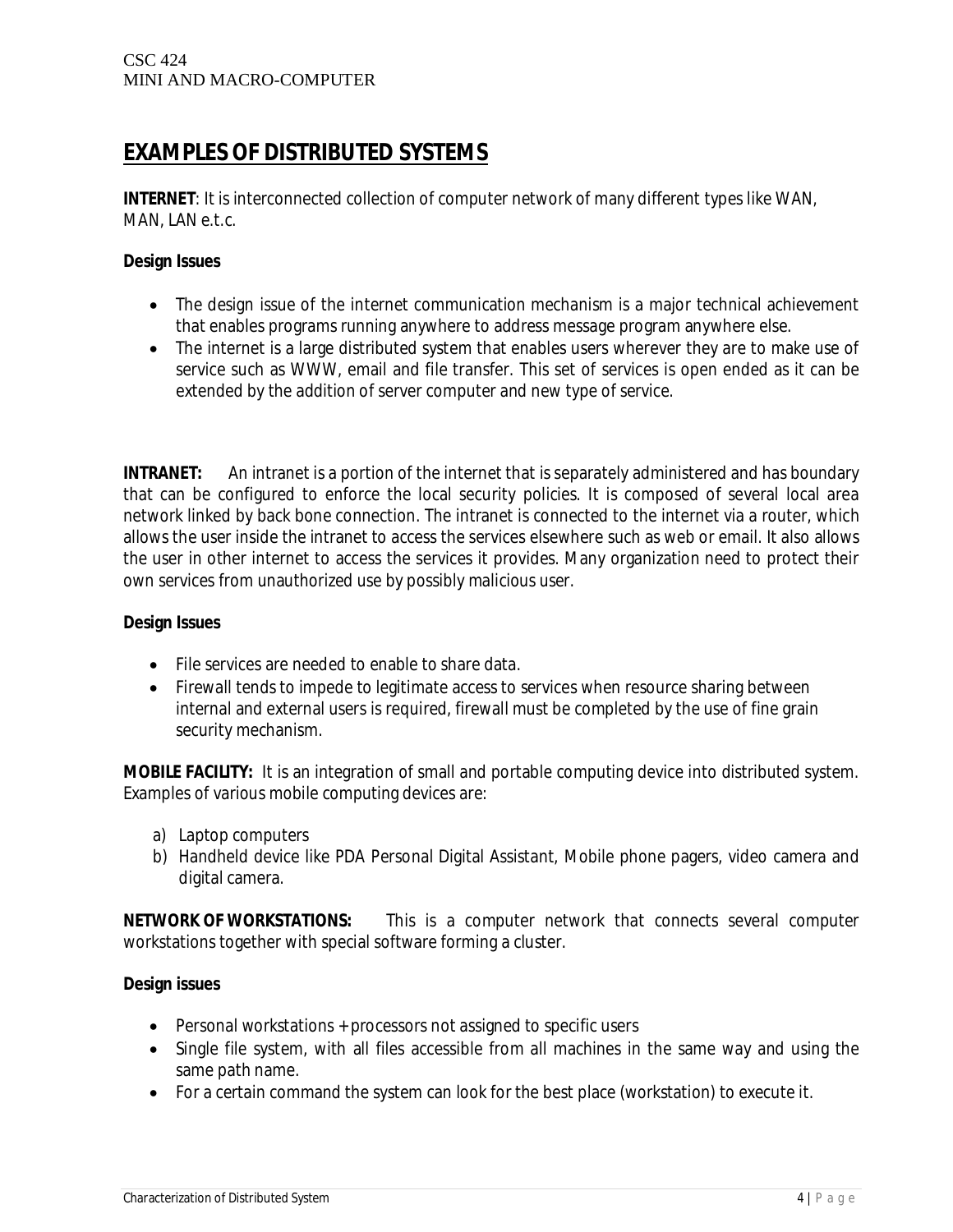# **AUTOMATIC BANKING (Teller machine) SYSTEM**

In teller machine, the data is shared by the server on different machine of Banks. A concept of distributed system in which all the data of a server in a bank will be stored and also be a shared data to main server.

- Primary requirements security and reliability
- Consistency of replicated data
- Concurrent transactions (operations which involve accounts in different banks; simultaneous access from several users etc.
- Fault tolerance.

# **AUTOMATIVE SYSTEM (A Distributed Real-time System)**

A distributed real-time system is an integrated system comprising a set of dedicated hardware that monitors, acts and reacts on events within specified time period. Its requirements are dictated by the outside environment, not by the computer. This type of system is characterized under;

- a) The internet
	- **Heterogeneous network of computers and applications**
	- **Implemented through the Internet Protocol Stack**
	- **Typical configuration**
- b) Distributed Multimedia-Systems
	- Often use internet infrastructure such as video , audio , text , heterogeneous data sources and sinks that need to be synchronized in real time
	- Often use Distribution services such as multicast e.g. tele-teaching tools, videoconferencing, video and audio on demand.
- c) Intranets
	- **EXEC** Locally administered network
	- **Interfaces with the internet**
	- **Firewalls**
	- **Provides services internally and externally**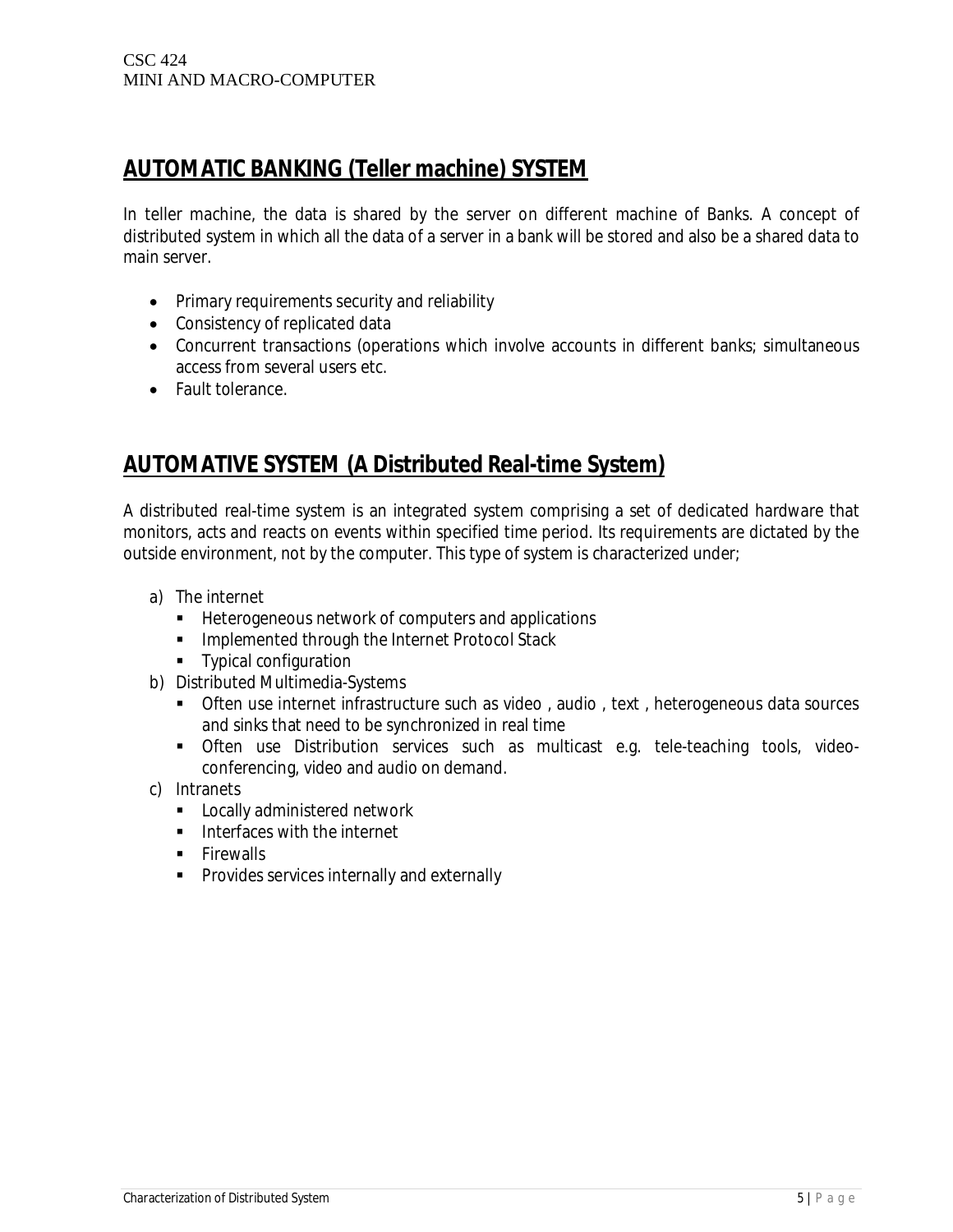#### CSC 424 MINI AND MACRO-COMPUTER **CHALLENGES IN THE DESIGN OF DISTRIBUTED SYSTEM**

The following are the challenges being faced while designing distributed system.

1. Heterogeneity: It's underlying network infrastructure, computer hardware and software (e.g.

Operating systems), programming languages (in particular data representation).

- 2. Openness
	- Ensuring extensibility and maintainability of the systems
	- Adherence to standard interface
- 3. Security
	- Privacy
	- Authentication
	- Availability
- 4. Scalability
	- Handling increasing number of files and users
	- Growth of storage space.
- 5. Handling of failures
	- Detection(may be impossible)
	- Exception handling(e.g. time-outs when waiting for a web resource)
	- Redundancy of data storage
	- Redundant routes in network
	- Replication of name tables in multiple domain name servers
- 6. Concurrency
	- Consistent scheduling of concurrent threads(so that dependencies are preserved e.g. in concurrent transitions)
	- Avoidance of dead and life lock problems.
- 7. Transparency: concealing the heterogeneous and distributed nature of the system so that it appears to the user like one system.

### **Resource sharing and the web challenges**

Resources may be shared either in the form of printer, scanner, machine and so on. Terms used in the web

- A. **Services**: it is a distinct of a computer system that manages a collection of related resources and present functionality to users. For instance, we can access the shared file service to send document through the printing service.
- B. **Server**: it means a running program on a networked computer that accepts request from program running on other computer to perform a service and respond appropriately.

# **WWW (World Wide Web)**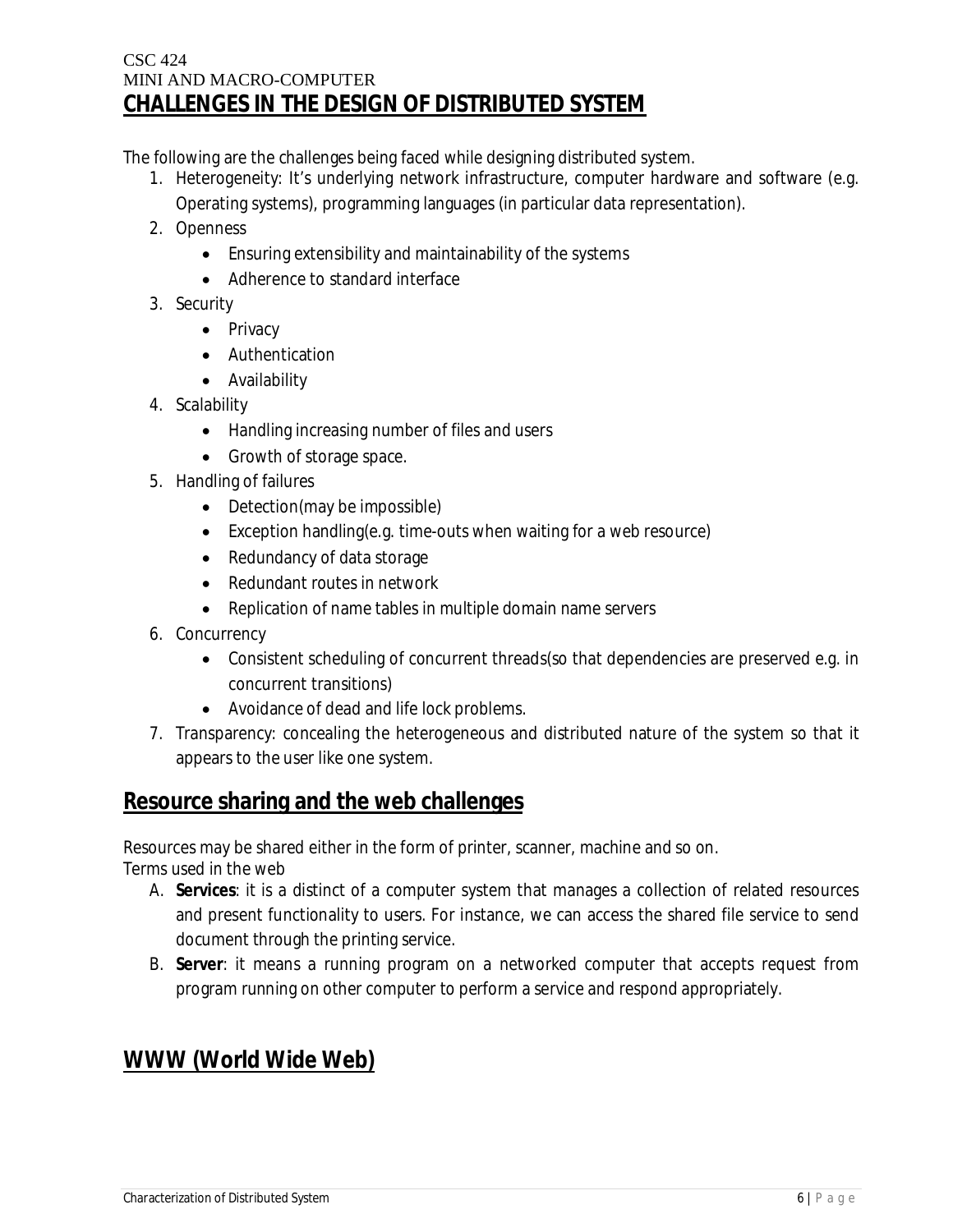#### CSC 424 MINI AND MACRO-COMPUTER

It is an evolving system for publishing and accessing resources and service across the internet. Among the web browsers are Mozilla, fire fox, internet explorer, etc. and are used to retrieve and view documents of many types, view video streams and so on.

# **Properties of WWW (World Wide Web)**

- 1. It is an open system and it can be extended and implemented in new ways without distributing its existing functionality.
- 2. The web is open with respect to the type of resources that can be published and shared on it.

### **Web characteristics**

#### **Heterogeneity**

The internet enables users to access services and run application over a heterogeneity collection of computers network. It is applicable on the following:

- a) Computer network
- b) Computer hardware
- c) Operating system
- d) Programming language

The internet consist of many different sort of network, their differences are masked by fact that all of the computers attached to them use the Internet Protocols to communicate with one another.

#### **Openness**

This characteristic determines whether the system can be extended and re-implemented in various ways. The openness of distributed system is determined primarily by the degree to which a new resource sharing service can be added and be made available for use by variety of client programs.

#### **Security**

- 1. Information security: it depends on three components;
	- a. Confidentiality: it is confidential and to protect the unauthorized individual.
	- b. Integration: it deals with the protection against alteration and corruption.
	- c. Availability: it is protection against interference with the mean to access the resource. Example: In banking, users send their credit card number across the internet
- 2. Denial of service attacks: this is a security problem whereby a user may wish to disrupt a service for some reasons.
- 3. Security on mobile code: it needs to be handled with care.

#### **Failure handling**

Software, hardware or program may produce incorrect result or stop before completing an intended computation due to the system failure

The following techniques could be employed in dealing with failure.

- a. **Detecting failure**: its failure can be detected.
- b. **Masking failure**: it is failure due to detect and can be hidden or made less server.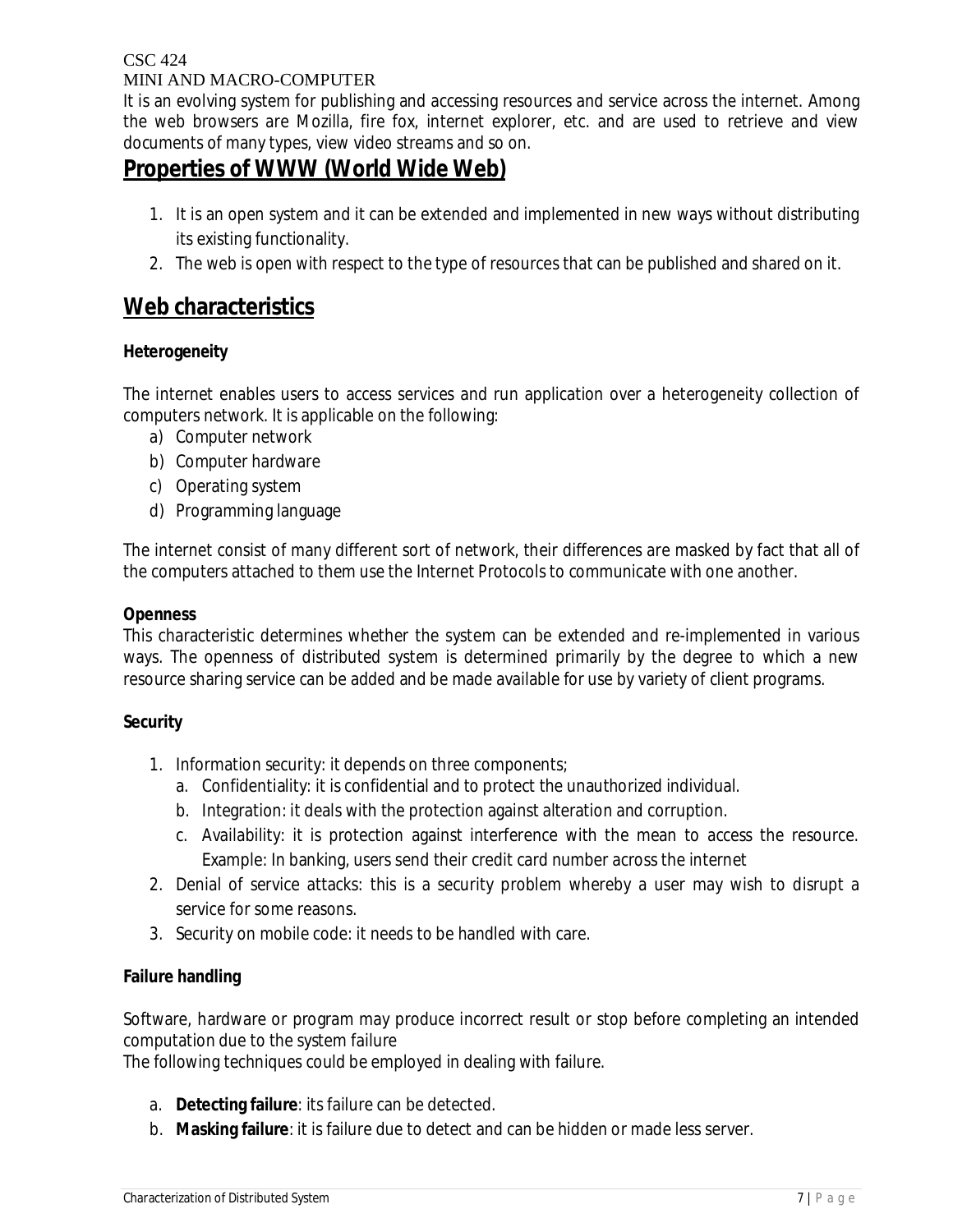#### CSC 424 MINI AND MACRO-COMPUTER

c. **Redundancy**: services can be made to tolerate failure by the use of redundant components. There should always be at least two different routes between any two routes on the internet.

#### **Scalability**

A system is scalable if it will remain effective when there is significant increase in the number of resources and the number of users. For a system with user to be scalable, the quantity of physical resources required to support them should be O(n) that is proportional to n.

#### **Transparency**

This is concealment from the user and the application programmer of the separation of components in a distributed system so that the system is perceived as a whole rather than collection of independent component.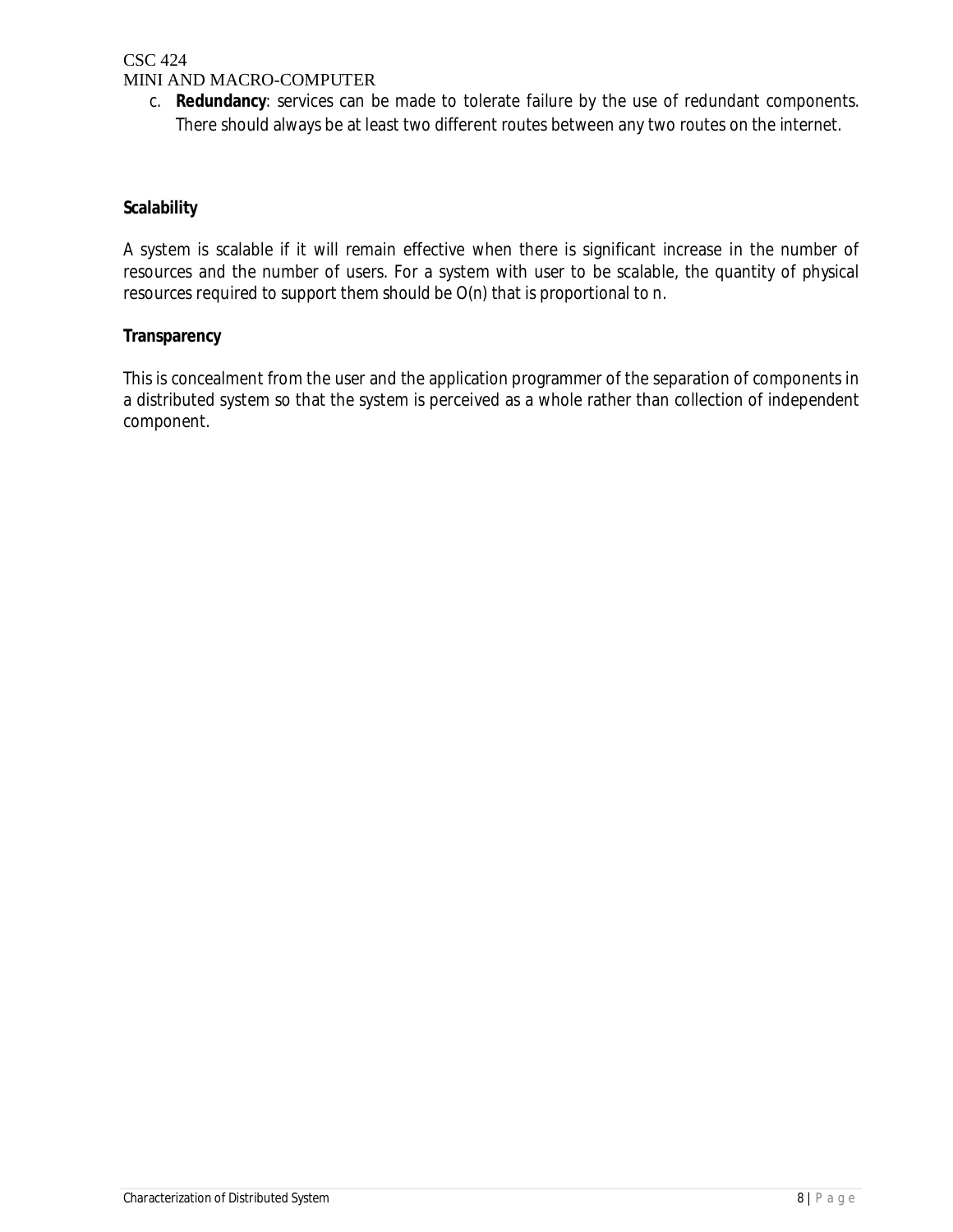#### CSC 424 MINI AND MACRO-COMPUTER **DISTRIBUTED FILE SYSTEMS (DFS)**

A **distributed file system** or **network file system** is any file system that allows access to files from multiple hosts sharing via a computer network. This type of file system is similar to the Distributed Objects i.e. software modules that are designed to work together, but reside either in multiple computers connected via a network or in different processes inside the same computer. The major difference between a DFS paradigm and a DO paradigm is that the resources (files) in DFS are much longer lived; DFS provides users with access to files and directories that are provided by one or more file servers.

# **ADVANTAGES OF DFS**

- A. Transparency means that any form of distributed system should hide its distributed nature from its users, appearing and functioning as a normal centralized system. There are many types of transparency:
	- Access transparency
	- Location transparency
	- Migration transparency
	- Relocation transparency
	- Replication transparency
	- Concurrent transparency
	- Persistence transparency
	- Security transparency
- B. Flexibility
- C. Reliability
- D. Performance
- E. Scalability

## **CLIENT'S PERSPECTIVE: FILE SERVICES**

The file Service interface shows files as un-interpreted sequence of bytes that are associated with a set of attributes including information regarding security. There are two models involved in which the user has a choice, the upload / download model.

**The Upload model:** Users download files from the server and make modifications to them before uploading them back to the server. And this may cause problems when there are different users performing this operation.

**The Download Model:** All operations are performed at the server itself, with client simply sending commands to the server. This model makes it possible for the server to order all operations and therefore allow concurrent modifications to the files. The problem with this option is that users only have access to files that are connected with the server such that if there is loss of connection with the network, the user loses access to the files.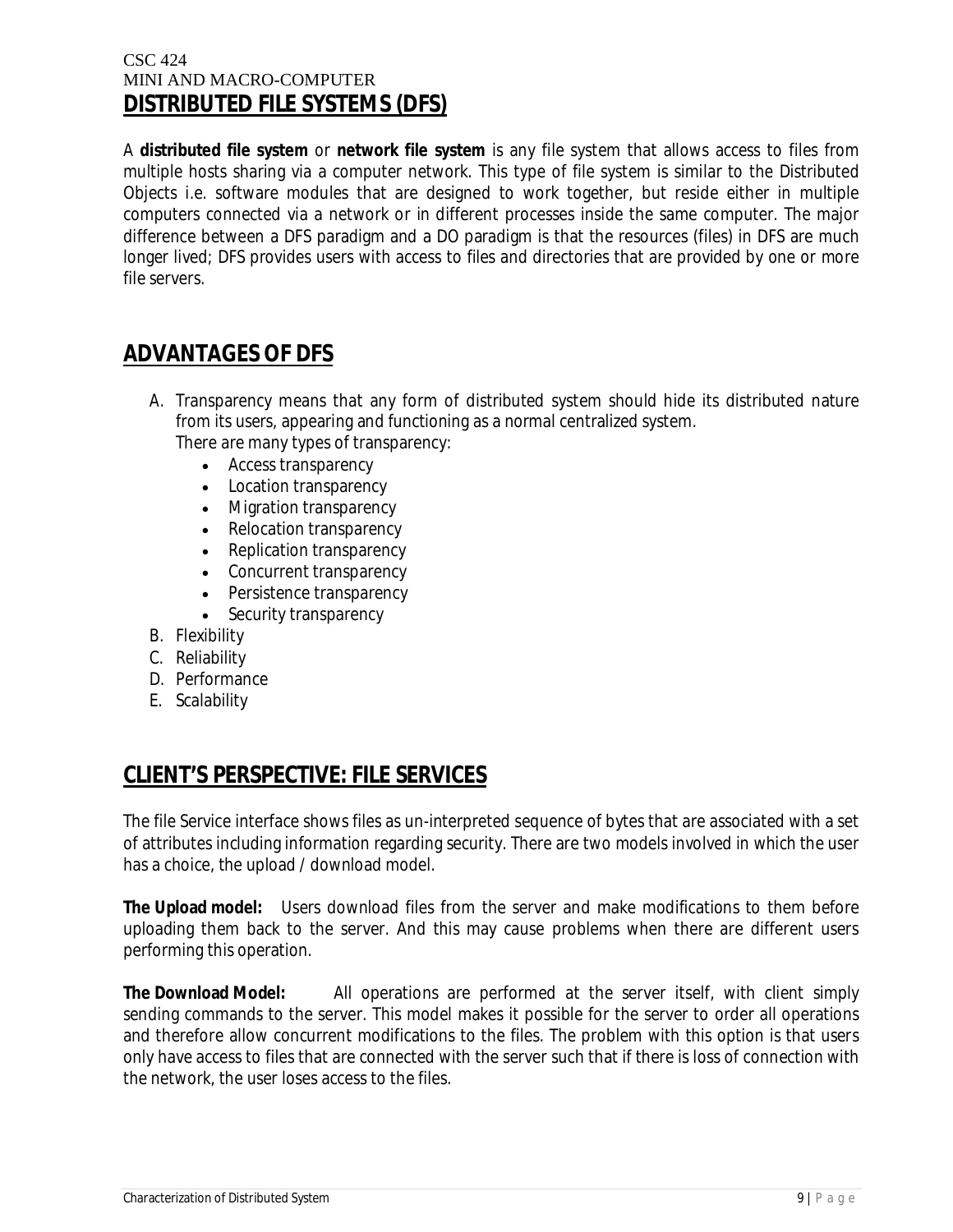## **FILE ACCESS SEMANTICS**

Due to the distributed nature of a DFS thereby making it difficult for user to see remote files just like local ones, we consider several semantics:

- 1. UNIX Semantics
- 2. Session Semantics
- 3. Immutable Files
- 4. Atomic Transactions

However, Atomic transaction is the best used although it is expensive.

### **SERVER'S PERSPECTIVE**

Usage pattern about the expected use of a file system can be used to guide the design of a DFS. Also, implementation trades may depend on the requirements of a DFS which include supporting a large file system, supporting many users, the need for high performance, and the need for fault tolerance.

#### **STATEFUL OR STATELESS SERVERS**

The file servers that implement a distributed file service can be stateless or stateful. Stateless file servers do not store any session state i.e. every user request is treated independently, and not as part of a new or existing session. Stateful servers stores session state and may keep track of activities on the server.

### **Advantages of Stateless Server**

- a. They can easily recover from failure.
- b. If users crash the server, they are not stuck with abandoned opened or locked files
- c. The server implementation remains simple because it does not have to implement the state accounting associated with opening, closing and locking files.

## **Advantages of Stateful Server**

- i. They can provide better performance for clients.
- ii. The server can make use of knowledge of access pattern to perform read-ahead and do other optimizations.
- iii. They can also order users extra services such as file locking and remember read and write positions.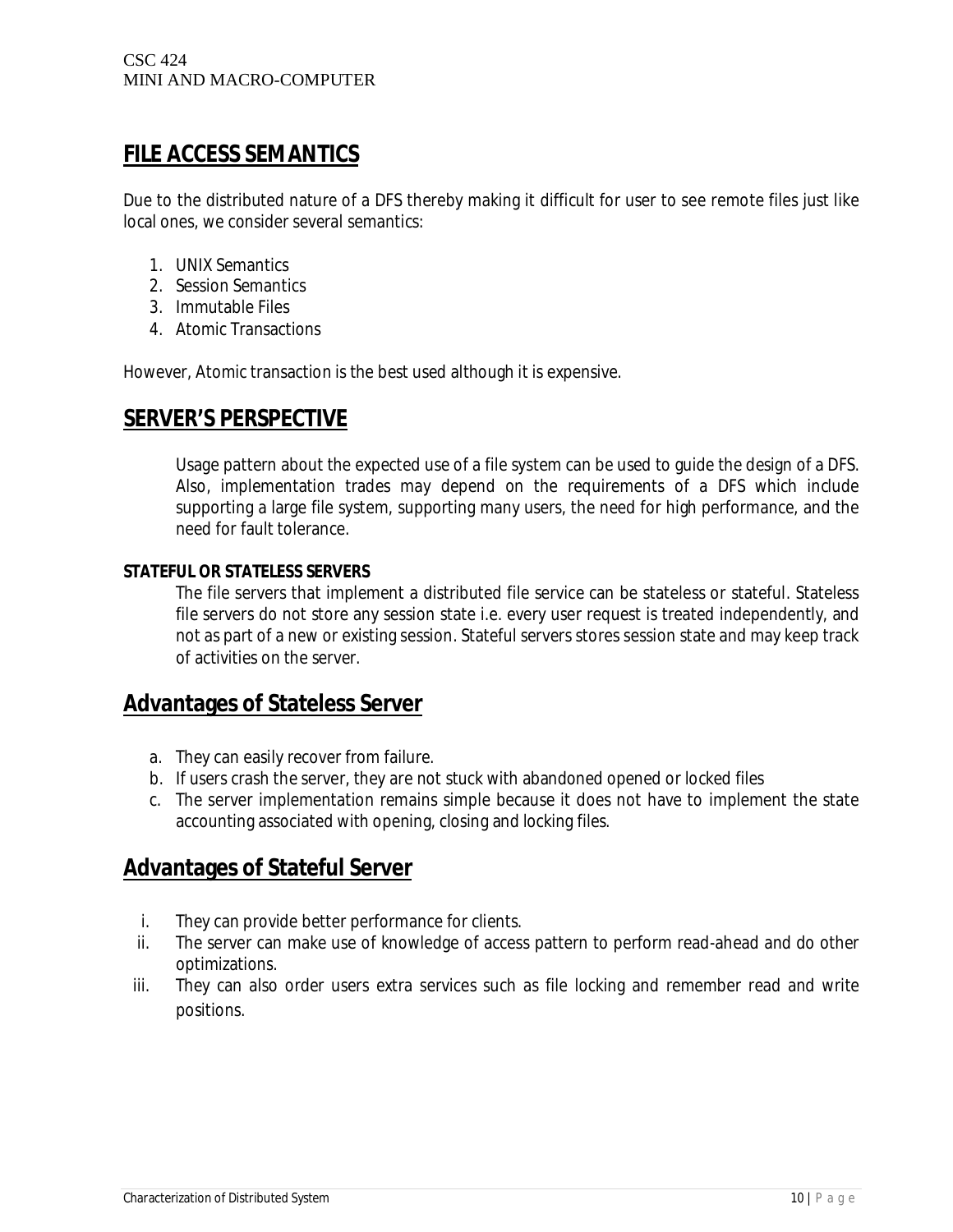#### CSC 424 MINI AND MACRO-COMPUTER **REPLICATION**

The main approach to improving the performance and fault tolerance of a DFS is to replicate its content. A replicating DFS maintains multiple copies of files on different servers. This can prevent data loss, protect a system against down time of single server, and distributed the overall workload.

There are three approaches to replication in a DFS

- 1. Explicit Replication: In this case the client explicitly writes files to multiple servers.
- 2. Lazy File Replication: The server automatically copies files to other servers after the files are written.
- 3. Group File Replication: write request are simultaneously sent to a group of servers.

## **CACHING**

In a DFS caching involves storing either a whole file or the result of file service operations. Caching can be performed at two locations:

- **Server-Side**
- **Client-Side**
- **Server-Side:** it makes use of file caching provided by the host operating system. It is transparent to the server and helps to improve the server's performance by reducing costly distance access.
- **Client-Side:**
	- **On disk Caching:** it involves the creation of temporary file on the client's disk.
	- **In-memory caching:** this stores the result of requests in the client-machine's memory.

### **NETWORK FILE SYSTEM (NFS)**

NFS is a remote access DFS. The servers are stateless and it support caching but not replication. NFS can be used on diskless workstations so doesn't require local disk space for caching files. It does, however, support client-side caching and allows both file contents as well as file attributes to be cached.

## **ANDREW FILE SYSTEM (AFS)**